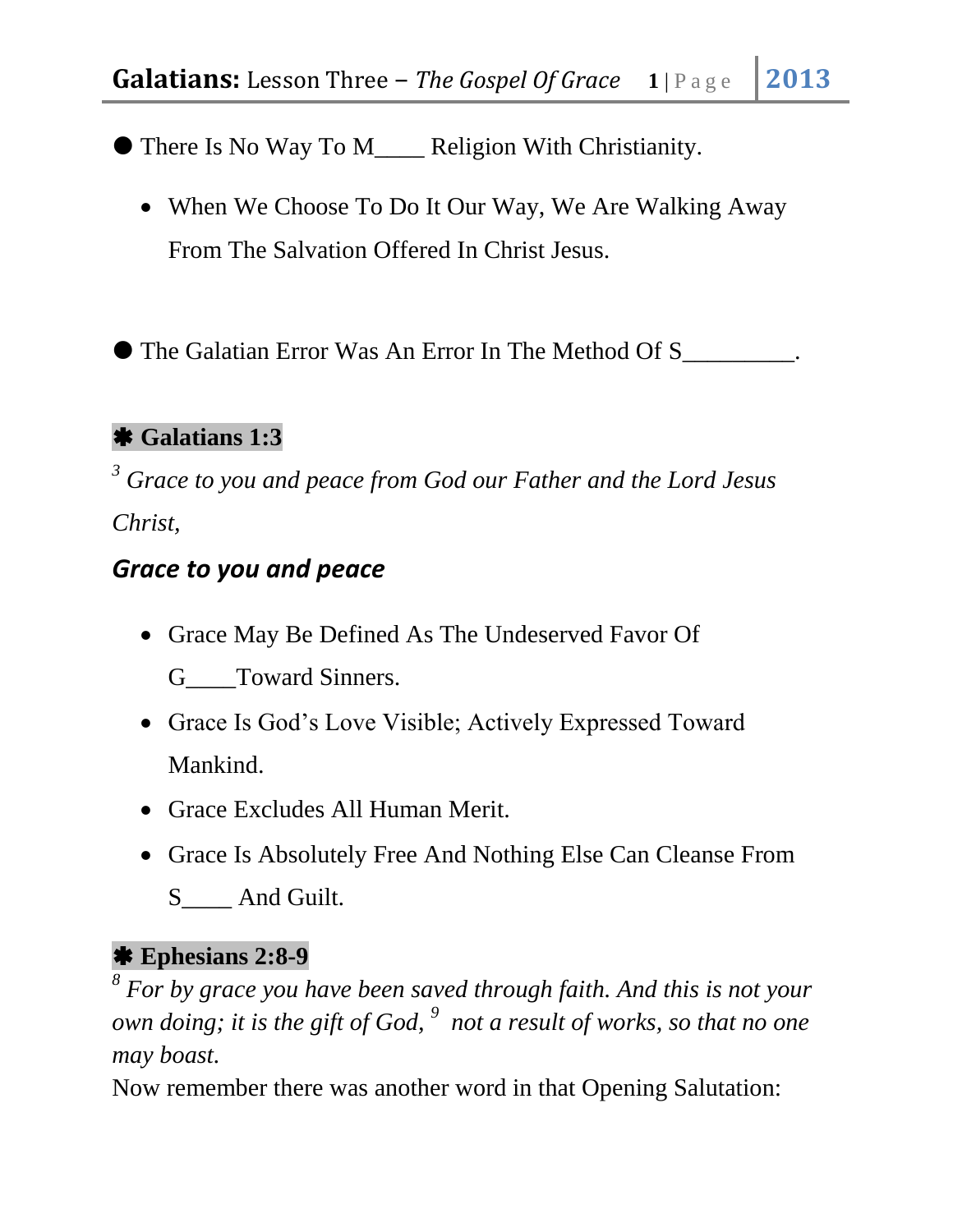### *Grace to you and peace*

- Peace Is The State Of The Soul And Heart Resulting From A R Of Grace.
- We must know the grace of GOD in order to have the peace of GOD.

#### **Romans 5:1-2**

*1 Therefore, since we have been justified through faith, we have peace with God through our Lord Jesus Christ, <sup>2</sup> through whom we have gained access by faith into this grace in which we now stand. And we boast in the hope of the glory of God.* 

• Peace Is The R Of Salvation.

*from God our Father and the Lord Jesus Christ.* 

**The Greek Word "APO"** Designates A S\_\_\_\_\_\_\_.

### **Galatians 1:4**

*<sup>4</sup> who gave himself for our sins to deliver us from the present evil age, according to the will of our God and Father,* 

*"Who Gave Himself"*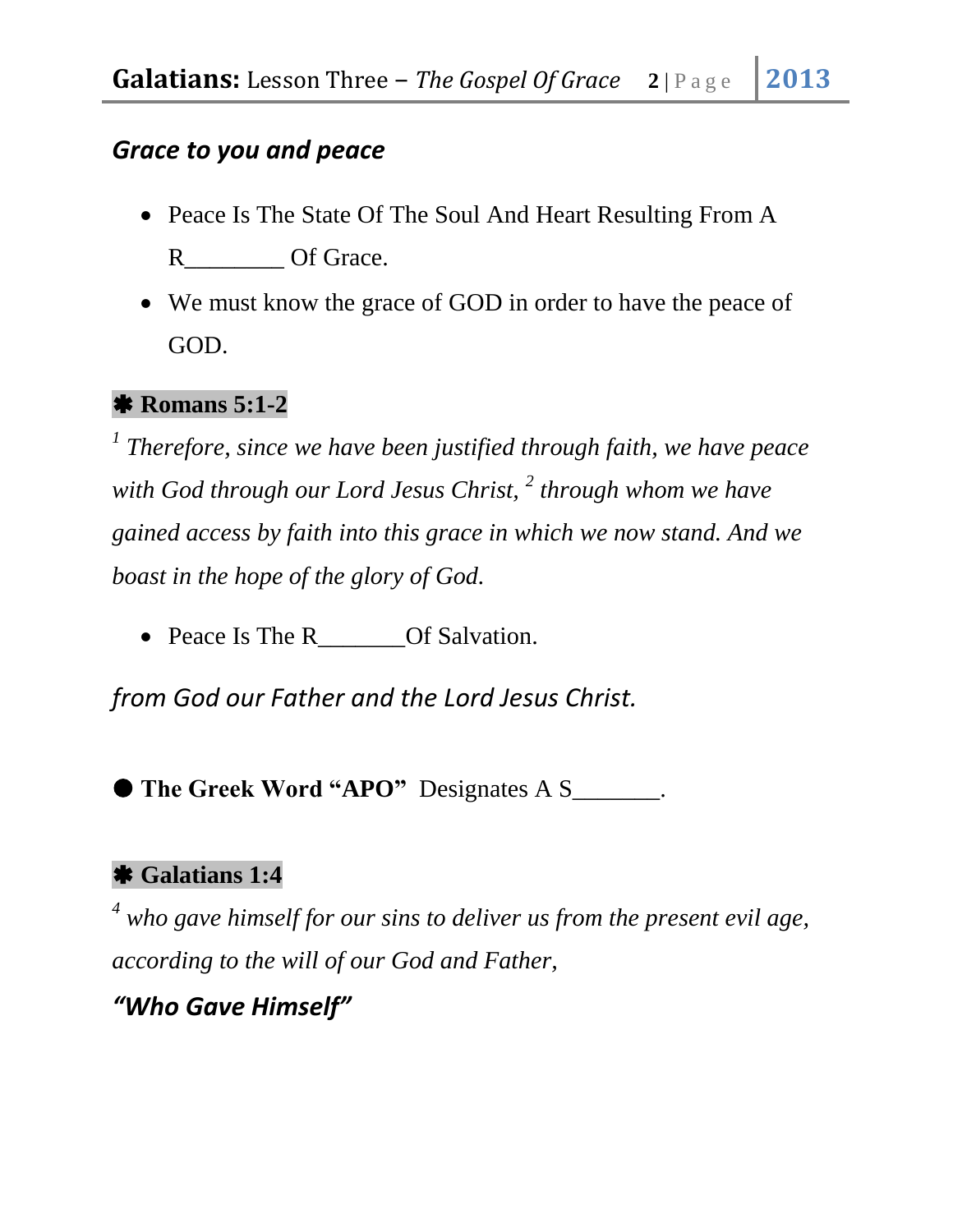• Jesus Was B The Priest Who Offered The Sacrifice And The Sacrifice That Was Offered.

#### **John 1:14**

*<sup>14</sup>The Word became flesh and made his dwelling among us. We have seen his glory, the glory of the one and only Son, who came from the Father, full of grace and truth.*

### **2 Timothy 2:1**

*1 You then, my son, be strong in the grace that is in Christ Jesus.*

# *"Who gave Himself "*

 The Phrase "**Gave Himself**" Means That Jesus D\_\_\_\_\_, Referring Specifically To His Death On The Cross.

- Not Only Did He Give Himself, But He W Gave Himself.
- The Word **[DIDOMI](http://www.studylight.org/dic/ved/view.cgi?n=1194)** Means To Willing Give Something For The Benefit Of Somebody Else. And The [A\\_\\_\\_\\_\\_\\_ Voice](http://www.preceptaustin.org/new_page_40.htm#active) Means That Jesus Chose To Die For Our Sins.
- Gave Himself" Means By V Act.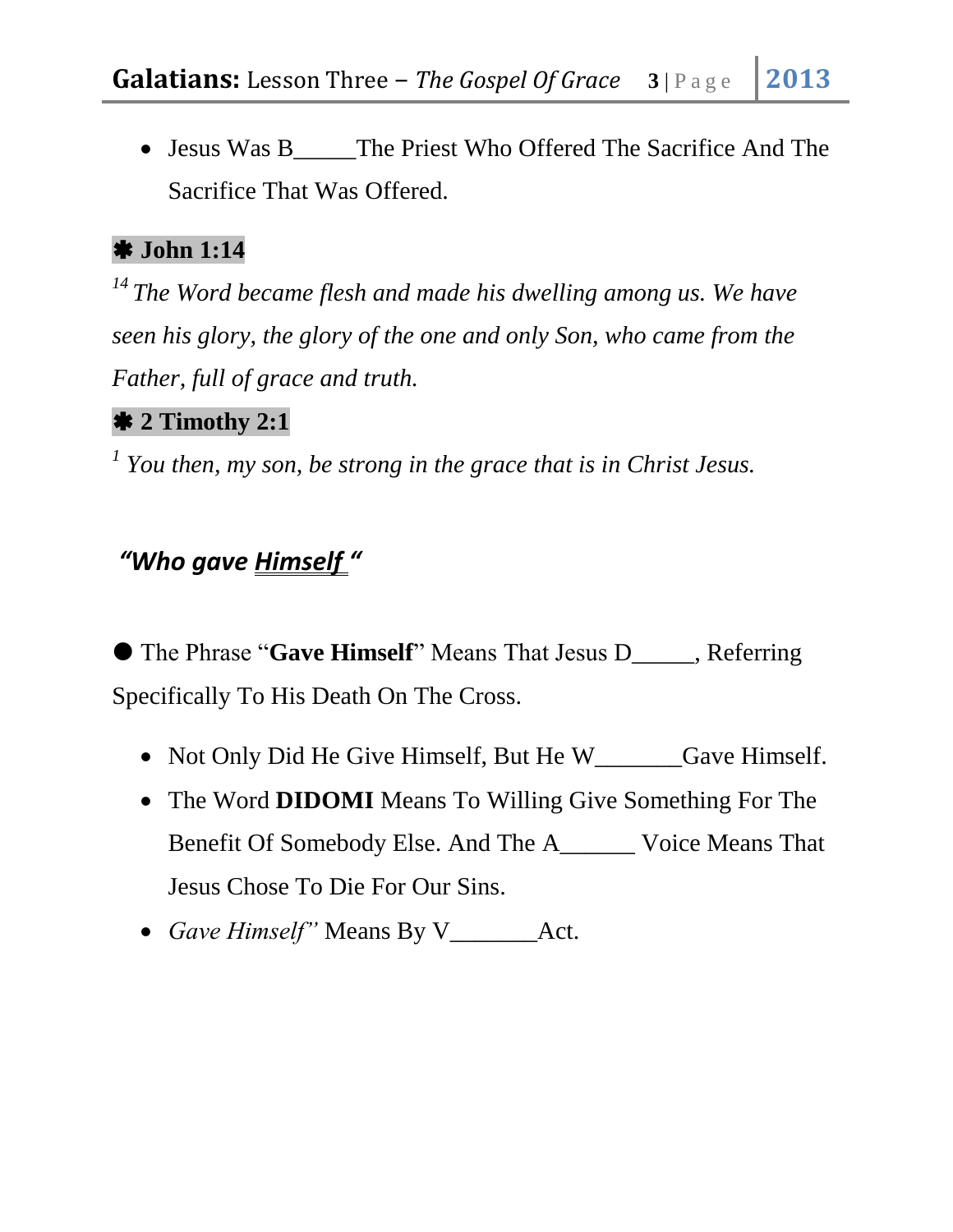#### **Revelation 13:8**

*<sup>8</sup>All inhabitants of the earth will worship the beast--all whose names have not been written in the Lamb's book of life, the Lamb who was slain from the creation of the world.*

# *"who gave Himself for our sins."*

### **Romans 3:23**

*<sup>23</sup> for all have sinned and fall short of the glory of God,*

### **2Corinthians 5:21**

*<sup>21</sup> For our sake he made him to be sin who knew no sin, so that in him we might become the righteousness of God.* 

# *"Who gave Himself for our sins that He might deliver us." ESV*

### *"Who gave himself for our sins to rescue us." NIV*

• Now The Word "Deliver" Or "Rescue" Is EXAIREO Which Means To Take O<sub>\_\_\_\_</sub> Of.

● The Objective Of Jesus' Death It Was A R\_\_\_\_\_\_\_\_Operation.

### **Acts 7:10**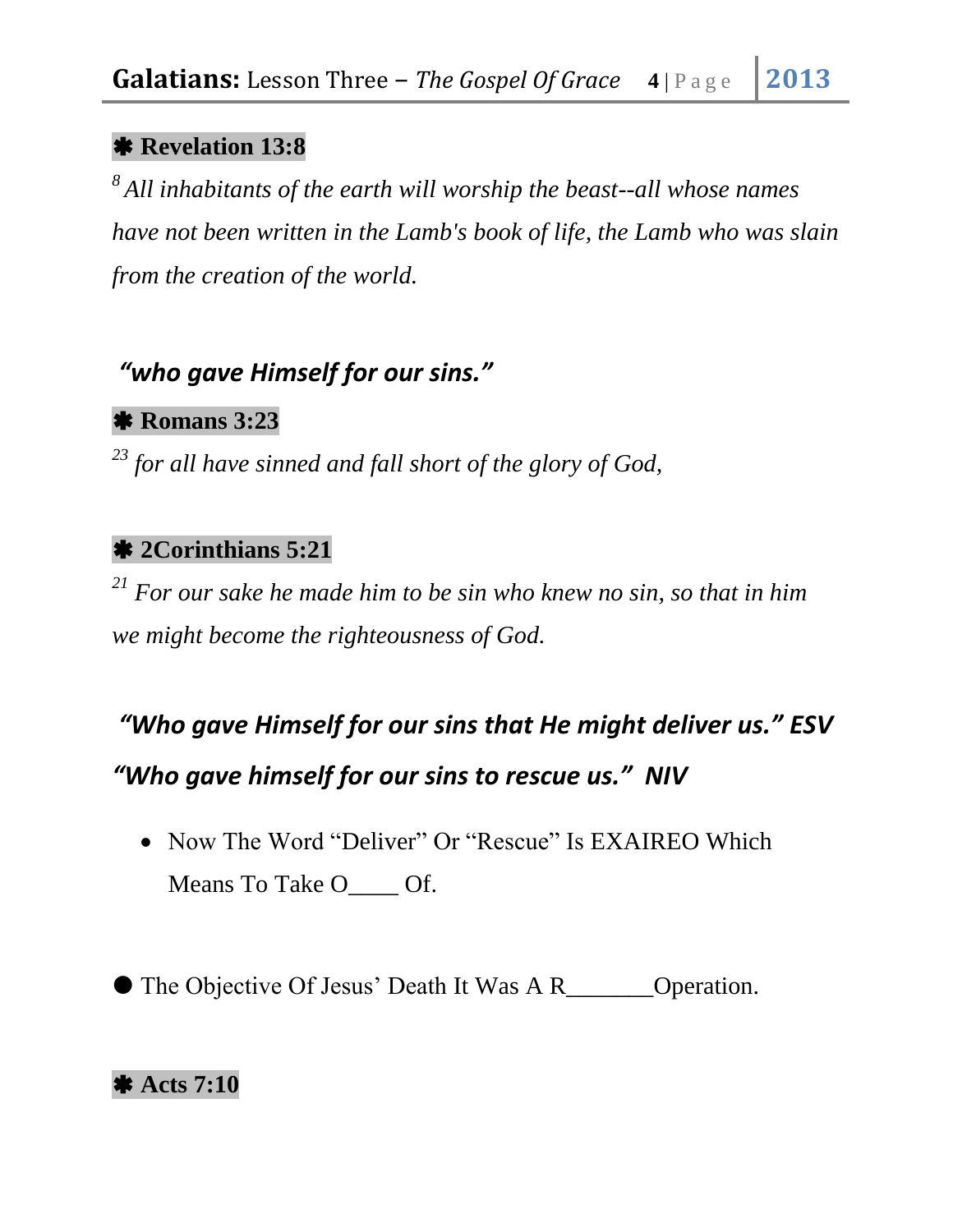*<sup>10</sup> and rescued him out of all his afflictions and gave him favor and wisdom before Pharaoh, king of Egypt, who made him ruler over Egypt and over all his household.*

#### **Acts 7:34**

*<sup>34</sup> I have surely seen the affliction of my people who are in Egypt, and have heard their groaning, and I have come down to deliver them.* 

### **Acts 12:11**

*<sup>11</sup>When Peter came to himself, he said, "Now I am sure that the Lord has sent his angel and rescued me from the hand of Herod and from all that the Jewish people were expecting."*

### **Colossians 1:13**

*<sup>13</sup> He has delivered us from the domain of darkness and transferred us to the kingdom of his beloved Son,*

 Salvation Is Taking You Out Of The System, Freeing You From The Bondage Of The System.

### **John 17:15**

*<sup>15</sup> I do not ask that you take them out of the world, but that you keep them from the evil one.*

### **2 Corinthians 4:4**

*4 In their case the god of this world has blinded the minds of the unbelievers, to keep them from seeing the light of the gospel of the glory of Christ, who is the image of God.*